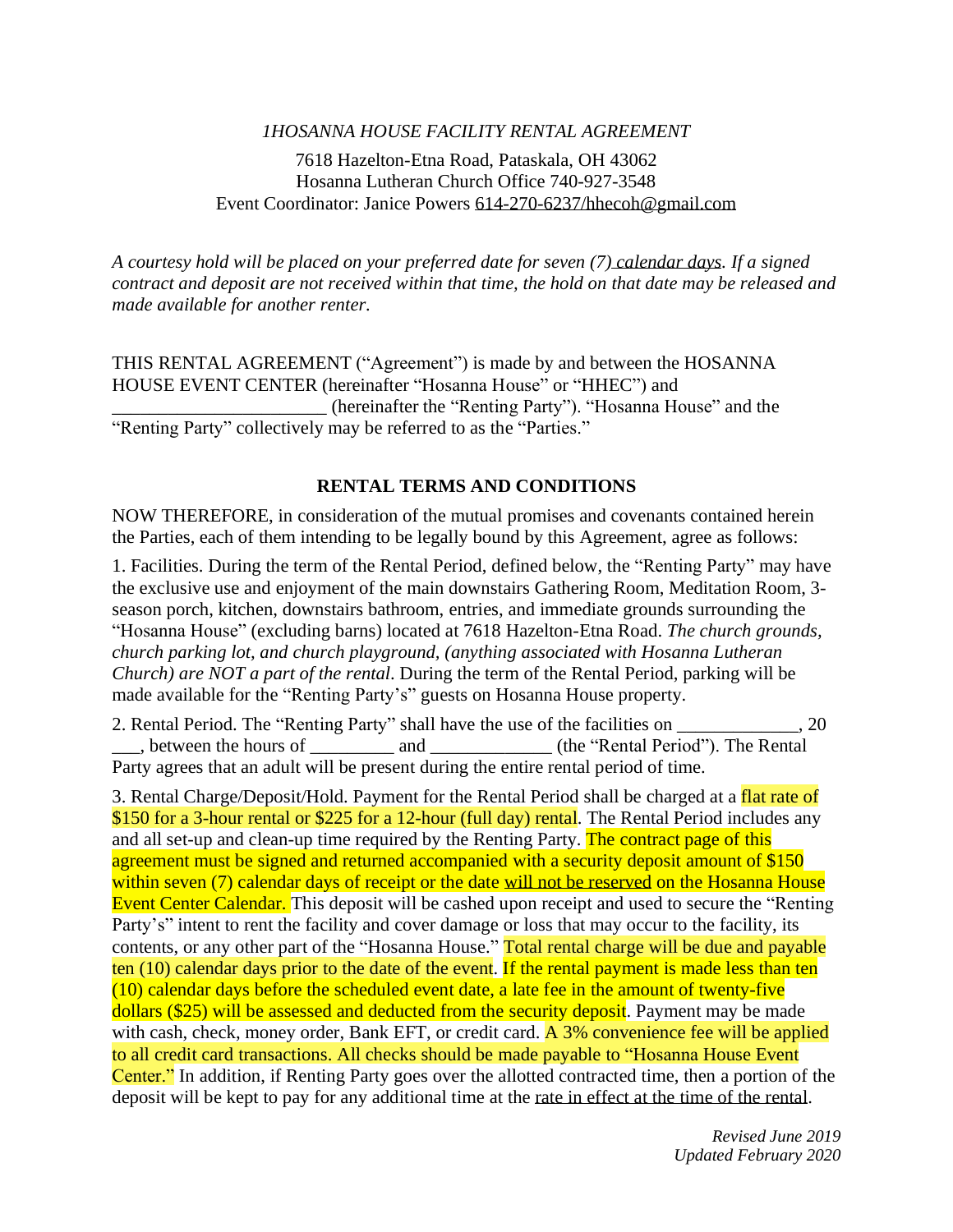Under no circumstances shall any property of "Hosanna House" be removed from the premises.

A post-event inspection will be conducted after each event. Only after the "Hosanna House" has determined that the facility, its contents, and the grounds are free of damage arising from or relating to the "Renting Party's" rental of the facilities, and that all payments made to Hosanna House have been confirmed, will this deposit, or any portion of this deposit, be refunded. Upon demand from "Hosanna House," the Renting Party shall immediately pay "Hosanna House" the cost to repair any damage in excess of the Rental Hold/Security Deposit.

Should any check be returned by the issuing bank due to "insufficient funds," **Hosanna House** reserves the right to assess a returned check fee in an amount fifteen dollars (\$15.00), per incident, plus any costs related to the collection of the funds. If collection is necessary to recover unpaid funds, the cost of collection will be added to the amount due from the renter.

4. Decorations. All decorations must be flame retardant. Use of glue, nails, tacks, or staples is strictly forbidden. You may use masking tape or painter's tape to hang decorations provided that it does not damage paint on the walls or ceiling. No tape of any kind may be used on the floors. Use of any type of glitter, confetti, or rice is strictly prohibited on the premises; however, birdseed and bubbles will be permitted outside. Use of open-flame candles or lighting must be approved by event coordinator(s) for both indoor and outdoor use. The premises will be inspected by "Hosanna House" following the event. The premises must be left in as good a condition and repair as found at the beginning of the rental period. All decorations, food, beverages, equipment and rented supplies must be removed from the premises immediately after each use of the facility. All trash must be collected and placed in the trash dumpster located adjacent to the Hosanna House Event Center.

5. Rental Chairs, Tables and Other Equipment. Prior to the Rental Period, "Hosanna House" must approve the "Renting Party's" use of any chairs, tables, or other equipment other than those already in the facility. The "Renting Party" must remove any such additional chairs, tables, or other equipment at the end of the Rental Period. This includes personally-owned or third-party rentals of bounce houses, tents, porta-potties, or any other decorative item or piece of equipment not owned by Hosanna House.

6. Entry. A one-time entry code will be given to the Renting Party for the event approximately 24 hours prior to the scheduled starting time of the event. Time stamps of each entry code use will be checked as part of the post-event inspection.

7. Damage. The "Renting Party" is responsible for, and upon demand, shall pay "Hosanna House" for any and all damages to the facility that arise from or are related to the "Renting Party's" rental of the facility. This includes, but is not limited to damage to the restrooms, tables, chairs, lights, coat closet, or any other property or assets owned by "Hosanna House".

8. Acts Beyond "Hosanna House's" Control (liquidated damages). In the event the facility or any part thereof is damaged or destroyed by fire or any other cause, or if any casualty or unforeseen occurrence shall render "Hosanna House's" fulfillment of this Agreement impossible, then this Agreement shall terminate and "Hosanna House" shall return to the "Renting Party" any funds paid towards the rental. The return of the Rental Fee and the Security Deposit shall be the "Renting Party's" sole and exclusive remedy for the termination of this Agreement and the "Renting Party" hereby expressly waives any claims for damages or compensation arising from or relating to the termination of this Agreement under this paragraph. Because damages are

> *Revised June 2019 Updated February 2020*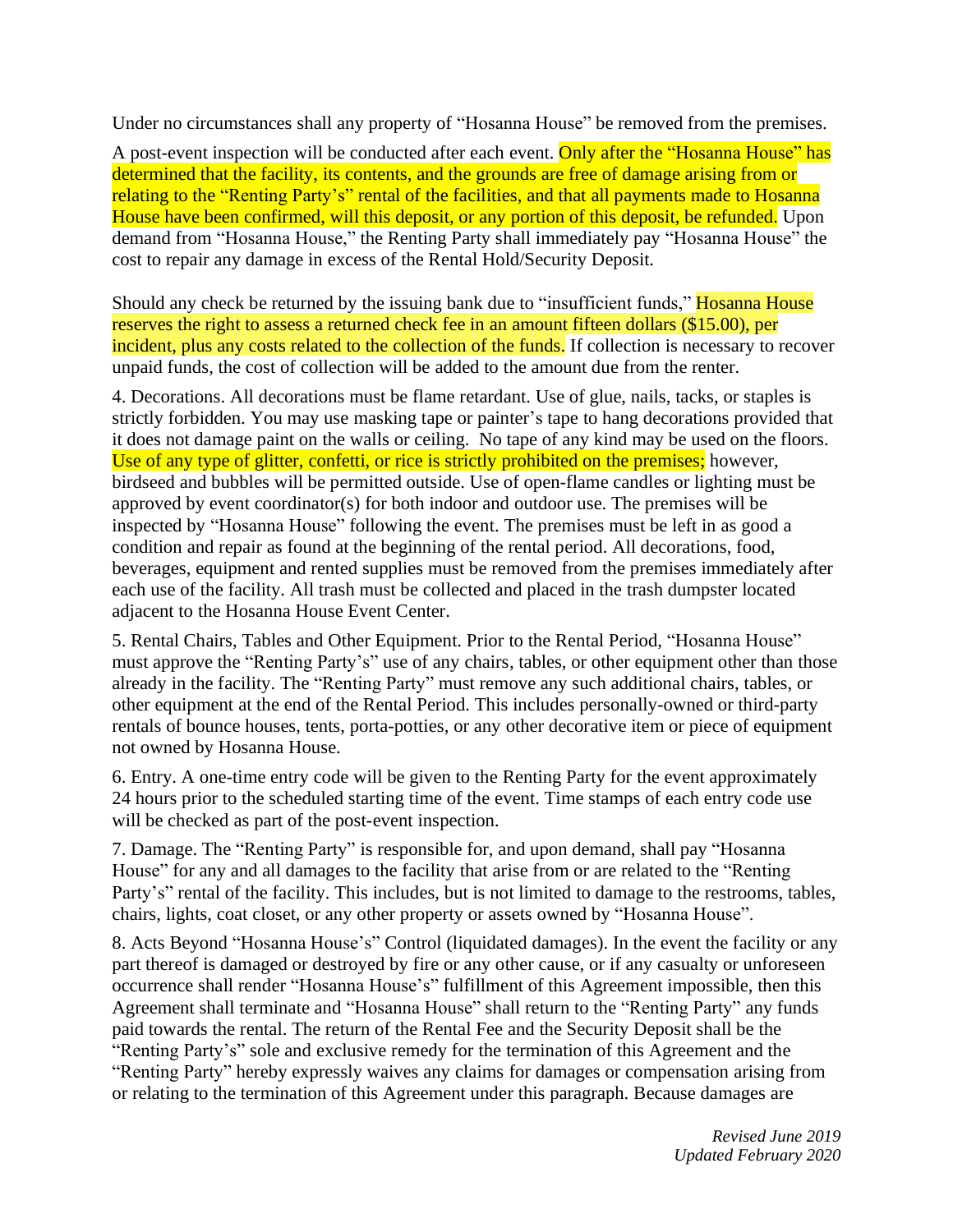speculative and hard to determine, if "Hosanna House" hereto shall fail to perform any covenant under this agreement, "Hosanna House" shall pay to the "Renting Party" the sum of \$150.00 U.S. dollars as fixed, liquidated and ascertained damages without proof of loss or damage.

9. Acceptance of Premises. The "Renting Party" agrees that it has inspected the facility and its equipment and that the same are in proper condition for the "Renting Party's" use during the Rental Period.

10. Indemnity. The "Renting Party" shall indemnify, defend, and hold harmless "Hosanna House" and its subsidiaries, its officers, members, and employees against any and all demands, causes of action, or any other claim of the "Renting Party," its members, agents, employees, subcontractors, patrons, guests, or invitees arising out of or related to the "Renting Party's" rental of the facility.

11. Cancellation. In addition to any other remedy available at law or equity, either Party may cancel this Agreement if the other Party fails to comply with each and every term and condition of this Agreement. In the event that the "Renting Party" either (a) breaches any term of this Agreement, or (b) cancels 10 calendar days or less from contracted time of rental, the Security Deposit shall be forfeited as liquidated damages.

12. Compliance with Laws. The "Renting Party" shall comply with all applicable laws and regulations and shall not use or occupy the facility for any unlawful purposes or permit others to use or occupy the facility for any unlawful purpose.

13. Alcoholic Beverages. If the "Renting Party" intends to serve alcohol at its event, The "Renting Party" hereby promises and agrees to indemnify and save, keep and hold harmless said "Hosanna House" and its subsidiaries, its officers, members, and employees against any and all loss, damage, physical injury to persons or property, or expense, which may occur as a consequence of such use of alcohol. The "Renting Party" agrees that the use of the premises by the said "Renting Party" shall be conclusive evidence against "The Renting Party", its members, agents, employees, subcontractors, patrons, guests, or invitees as to the fact and amount of liability hereunder which may occur as a result of the use of such alcohol.

14. Endorsement. Permission to use the facilities does not constitute endorsement of the "Renting Party's" policies or beliefs by Hosanna Lutheran Church or its members.

15. Assignment. This Agreement may not be assigned or transferred without the express written consent of "Hosanna House."

16. Entire Understanding. The Parties agree that this Agreement contains the entire understanding between them and that there are no oral or written promises, inducements, representations, warranties, covenants, undertakings or agreements whatsoever between them, except as contained herein. This Agreement cancels, annuls, and invalidates any and all prior agreements between Parties, whether verbal or written, regarding the rental of the facility.

17. Modifications. This Agreement may not be modified or amended except through an express written agreement signed by the Parties.

18. Governing Law. This Agreement shall be governed by the laws of the State of Ohio. Chapter 3794.02 of the Ohio Revised Code prohibits all forms of tobacco smoke in all public places and places of employment and in areas immediately adjacent to the ingress or egress of the public place or place of employment. In accordance with the Ohio Revised Code 3794.02, smoking is prohibited within 50 feet from the perimeter of the Hosanna House Event Center. The Parties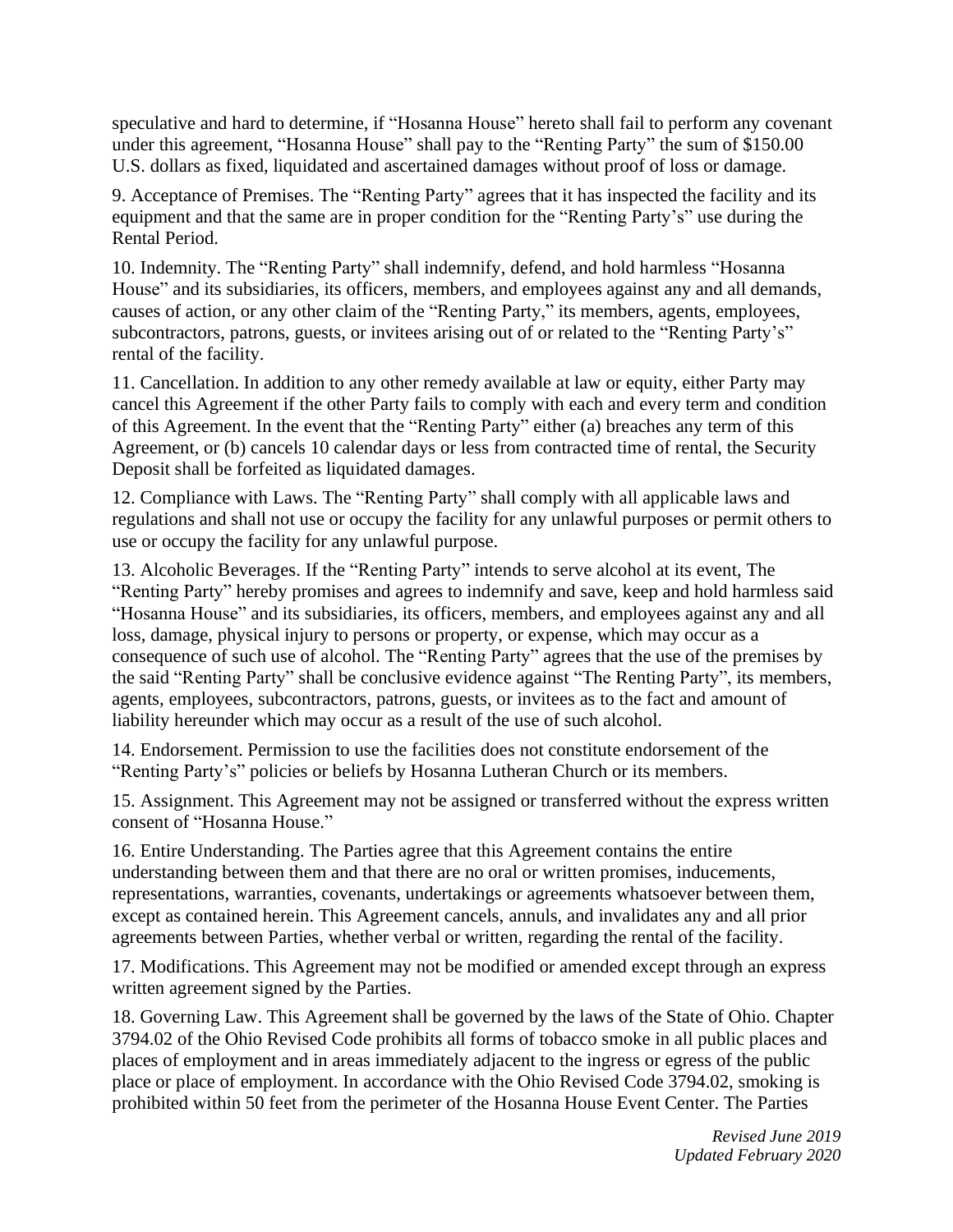agree that, if any provision of this Agreement is held to be invalid or unenforceable, all of the other provisions shall, nevertheless, continue in full force and effect.

19. Required Signatures. This Agreement is not valid unless signed by the Renting Party and the Hosanna House Event Coordinator.

20. Binding Effect. This Agreement shall be binding upon the Parties, representatives or assigns.

21. Covenant not to sue. The "Renting Party" hereby agrees that for the sole and only consideration of the rental and use of the premises, the rental, possession and use of which is hereby acknowledged, the undersigned, hereby jointly and severally promises, covenants and agrees to and with "Hosanna House" and its subsidiaries, its successors and assigns, that neither I(we), nor either of us, nor any one claiming through us, will hereafter bring, commence, prosecute or maintain, or cause or permit to be brought, commenced, prosecuted or maintained, any suit or action, either at law or in equity, in any court in the United States or in any state thereof, or elsewhere, against "Hosanna House" or its subsidiaries, its successors or assigns, for, on account of, arising out of, or in any way connected with, any injuries or injurious results to persons or property arising, or hereafter to arise therefrom, from the use of said premises, and that neither I(we), nor either of us, nor any one claiming through us, will enforce, prosecute, or recover upon, or attempt to enforce, prosecute, or recover upon, any claim or right of action whatsoever, which we, or either of us, or any one claiming through us, may now have or may hereafter assert, in any way connected with the said rental and use of the premises.

22. The "Rental Agreement" is attached hereto incorporated herein and made a part of this agreement.

| This contract was signed on<br>day of | 2020. |
|---------------------------------------|-------|
| Renting Party:                        |       |
| Event Coordinator:                    |       |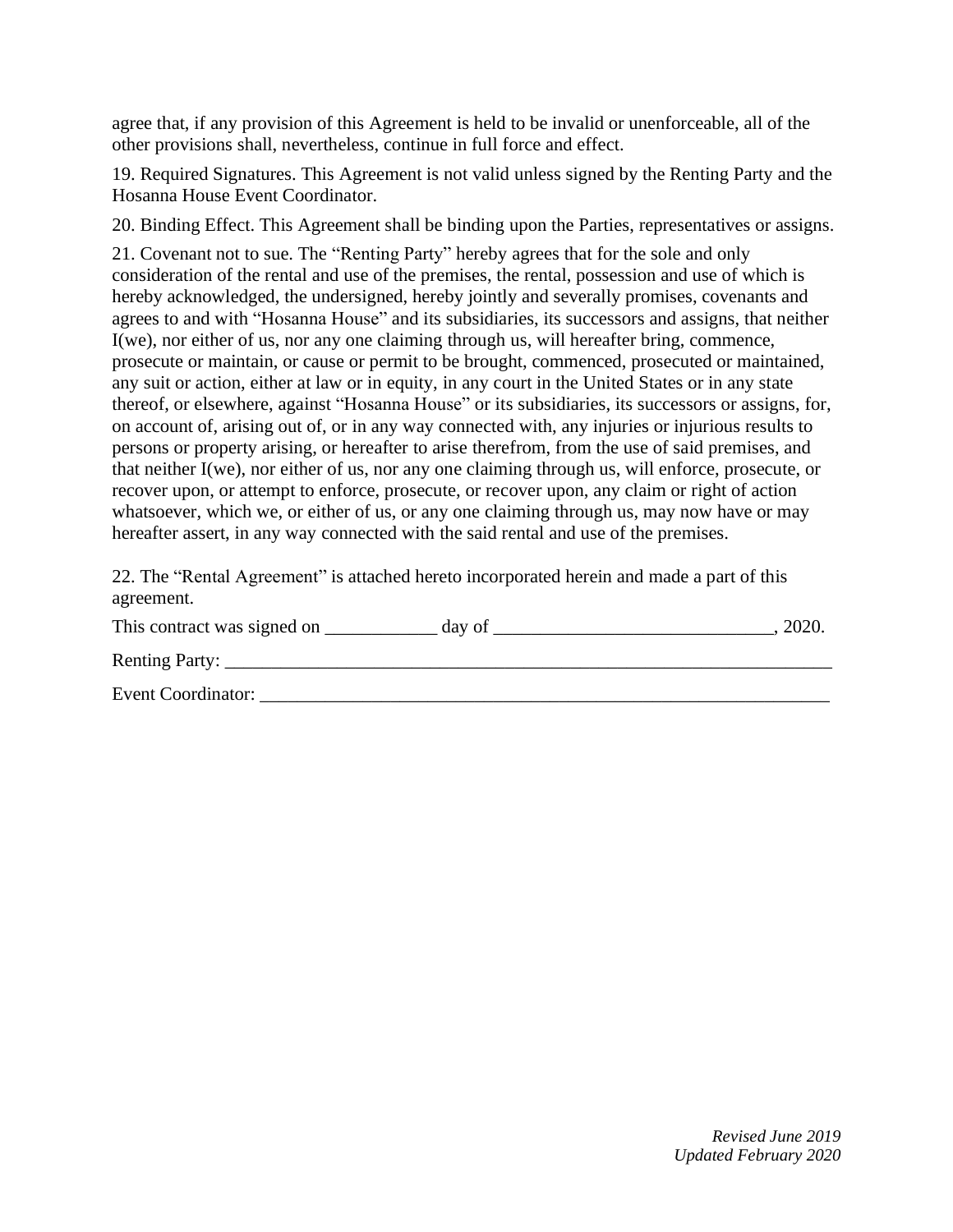# **RENTAL AGREEMANT**

*Hosanna House Event Center*

*This agreement is made between Hosanna House Event Center and the Renting Party listed below. Please provide all requested contact information:*

| Contract Date:                                                                                                                                                                                                                 |  | Event Date: Contract #:                                    |
|--------------------------------------------------------------------------------------------------------------------------------------------------------------------------------------------------------------------------------|--|------------------------------------------------------------|
| Event Type: $\frac{1}{\sqrt{1-\frac{1}{2}} \cdot \frac{1}{2}}$                                                                                                                                                                 |  | 3-Hours From: _______ to ______ Full Day (12-hour): ______ |
|                                                                                                                                                                                                                                |  |                                                            |
| Mailing Address: New York 2014 19:30 and 2014 19:30 and 2014 19:30 and 2014 19:30 and 2014 19:30 and 2014 19:30 and 2014 19:30 and 2014 19:30 and 2014 19:30 and 2014 19:30 and 2014 19:30 and 2014 19:30 and 2014 19:30 and 2 |  |                                                            |
| Preferred Phone Number:                                                                                                                                                                                                        |  |                                                            |

### **Payments:**

| Deposit: Date Paid: | Form of Payment: | Cash | <b>Check</b> | Credit Card/EFT |
|---------------------|------------------|------|--------------|-----------------|
| Rental: Date Paid:  | Form of Payment: | Cash | Check        | Credit Card/EFT |

Event Occupancy: Please note, and be mindful of, the occupancy limits for Hosanna House Event Center:

- *• For a seated event, Hosanna House can comfortably accommodate 60 people.*
- *• For a cocktail event (standing or combination seated/standing), Hosanna House can accommodate up to 75 people.*
- *• For an event that utilizes both the indoor and outdoor spaces, Hosanna House can accommodate up to 200 people.*

Policies: *Please initial each item listed below to assure there are no misunderstandings as to what is or is not expected and/or allowed during the rental of Hosanna House Event Center.*

A security deposit in the amount of \$150 is due and payable upon confirmation of rental. Dates will not be held longer than seven (7) calendar days without a signed contract and security deposit on file. No exceptions.

Rental payments are in addition to and paid separately from the security deposit. Rental payments are due, in full, no later than close of business ten (10) calendar days prior to the scheduled event. Failure to pay on time may result in cancellation of the event and/or forfeiture of the security deposit.

Any payment made by check must clear the bank no less than 3 calendar days prior to the scheduled event or the security deposit refund may be reduced, delayed, or withheld.

\_\_\_\_\_\_\_\_\_\_ A 3% convenience fee will be added to all credit card transactions,

\_\_\_\_\_\_\_\_\_\_ Full day rentals are available Friday, Saturday, and Sunday of each week, based on availability. 3-hour rentals may be available on weekdays, after 4:00 pm, based on availability.